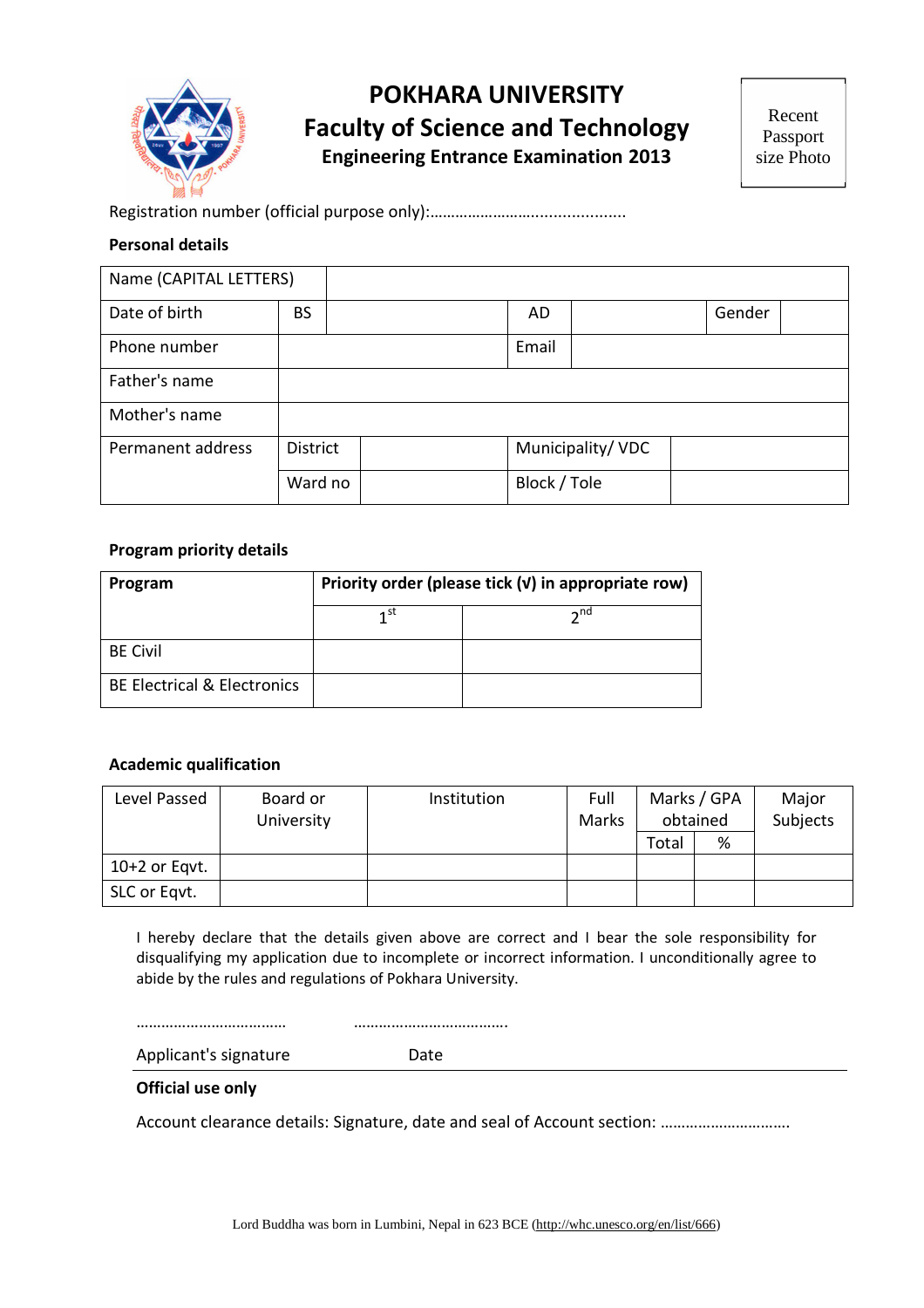

## **POKHARA UNIVERSITY Faculty of Science and Technology Engineering Entrance Examination 2013**

Recent Passport size Photo

## **Entrance card**

Registration number (official purpose only):……………………...

| Name (CAPITAL LETTERS)     |                                  |                                                        |              |                  |        |  |
|----------------------------|----------------------------------|--------------------------------------------------------|--------------|------------------|--------|--|
| Date of birth              | <b>BS</b>                        |                                                        | AD           |                  | Gender |  |
| Phone number               |                                  |                                                        | Email        |                  |        |  |
| Father's name              |                                  |                                                        |              |                  |        |  |
| Mother's name              |                                  |                                                        |              |                  |        |  |
| Permanent address          | <b>District</b>                  |                                                        |              | Municipality/VDC |        |  |
|                            | Ward                             |                                                        | Block / Tole |                  |        |  |
| Date of examination        | October 1, 2013 (Ashoj 15, 2070) |                                                        |              |                  |        |  |
| <b>Time of examination</b> |                                  | Engineering: 10:00-12:00                               |              |                  |        |  |
| Exam center                |                                  | Faculty of Science and Technology, Lekhnath -12, Kaski |              |                  |        |  |

| Applicant's signature | Date |               |
|-----------------------|------|---------------|
|                       |      |               |
|                       |      |               |
| Authorized signature  | Date | Official seal |

## **Instructions to the applicant**

- 1. Applicant will NOT be allowed to enter into the examination hall without valid admission card. In case of losing original admission card, a provisional card will be issued if applied with with NRs. 250 and a recent photograph before an hour of exam commencement.
- 2. Candidate must arrive at the examination hall before 15 MINUTES of the commencement of examination.
- 3. Candidate will NOT be allowed to enter the examination hall after 15 MINUTES of the commencement of examination time.
- 4. Candidate MUST follow the assigned seat plan in the examination hall.
- 5. Any form of misconduct or incriminating activities found during or after examination shall result in the CANCELLATION of his/her entrance examination without any warning.
- 6. Candidate is STRICTLY PROHIBITED to bring any kind of **mobile phone, camera, programmable calculator or other memory devices** in the examination hall.